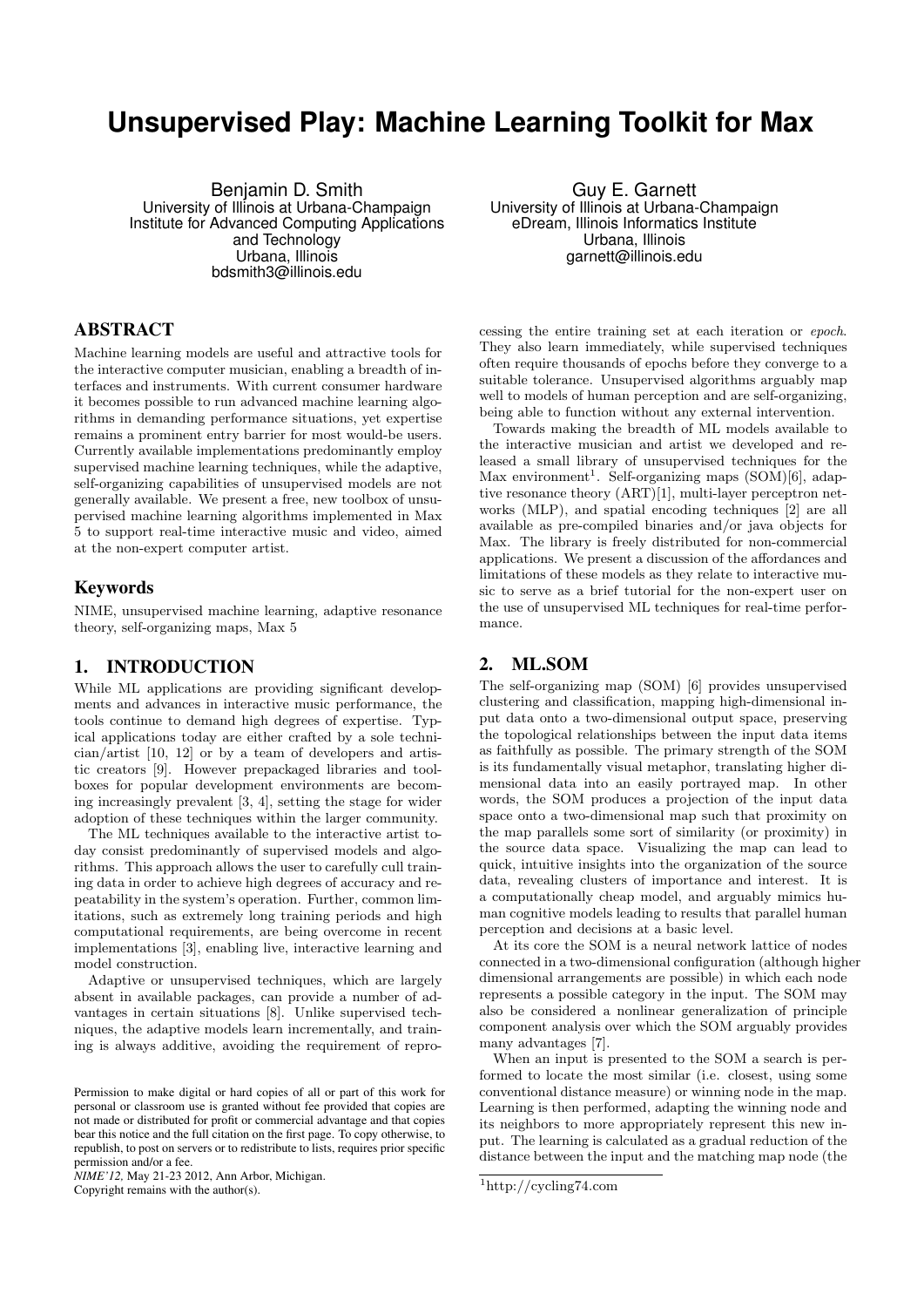process can be understood as a simple low-pass filter), and this rate of adaptation is controlled by the map's learning rate. The signature topographical appearance of the SOM is a result of adapting nodes in a gradually decreasing neighborhood around the winner. This effect is controlled by a neighborhood radius parameter and the adaptation moves nodes adjoining the winning node with proportion decreasing towards the edge of the neighborhood (we employ a linear gradation). The SOM is typically initialized with random values, however this can produce markedly divergent classifications (also dependent on input analysis order). Other alternatives are to initialize the map uniformly or use some form of prediction (such as principle component analysis or an older SOM on a previous, exemplary data set).

Finally, the SOM may consider the age of the map and gradually become more resistant to change, eventually settling on a permanent representation of the data. Both the advantage and disadvantage of this is that data up to a certain point is retained as the basis for the mapping, remaining immune to (i.e. ignoring) divergently new data (controlled with the solidification property of the ml.som).

The results of SOM clustering can be seen in fig. 1, where the map trains on a selection of colors. One employs three colors (cyan, magenta, and yellow) which settle at three extremities of the map, overlapping to produce the range of fully saturated colors. The other uses eight colors (the initial three plus red, green, blue, white, and black). Black and white are pushed to the corners (the selection of the top corners is coincident with the random seeding of the map) and the remaining six colors organize themselves in a classic color-wheel pattern. The SOM is highly dependent on initialization state and the input data order and the significance of the resulting perceived relationships in the map may vary accordingly. Randomizing and retraining the SOM produces different orientations of the colors (and different corners for black and white), but the dominant patterning remains consistent.



Figure 1: SOM with 64x64 nodes trained on eight colors (left) and three colors (right).

## 2.1 Example

As an example application we describe a minimal system to cluster timbre exemplars from a live audio stream (see fig. 2). The objective is to enable a live performer to play a range of material and have the SOM bring samples of similar sounds (in timbre) together on the map. This is a useful example because timbre similarity measures remain an open problem in music perception theory. Ml.som aims to provide an easy-to-use, robust interface, and lists received by the object are treated as new inputs resulting in immediate matching and learning.

We start with the assumption that digital audio is being processed in Max and that it has been analyzed for salient features (spectral centroid, loudness, noisiness, Bark bands, etc.). These features, ensuring that each value is scaled to (0-1), are then fed directly to the SOM. We configure the SOM with the following arguments:

• 64 nodes in width and height.



Figure 2: Minimal SOM patch to classify input features (using java ml\_som object).

- 24 items in the input, feature vector,
- learning rate of 0.1 (or  $10\%$ ),
- solidification rate of 0.01 (or  $1\%$ ),
- neighborhood radius of 8 nodes.

In fig. 2 the randomize message will initialize the map to a random state and should be used before operation commences. Once playing is underway the 2D locations that are being trained will be displayed in the number boxes descending from the left-most outlet. We leave it to the end user to define a function for the use of this data (perhaps: record the coordinates at certain points during the performance, calculate a distance measure, reflecting a degree of timbrel similarity or difference, and using this result to drive a synthesis engine).

The right outlet of the ml.som (middle outlet of the java object) produces the modified, trained state of the matching node (based on the most recent input or Get message). This enables algorithmic analysis and/or display of the map's data.

It is expected that the playing of the live musician will effectively trace shapes or patterns on the surface of the map, traversing figures that map reliably to given musical statements (such as articulations, register, and dynamic changes). These could easily be rendered visually (using an lcd object, for example), to give the user an idea of the nature of the mapping. Once a regularity is observed it could be connected to another layer of machine learning (using another ml.som or an ml.art) to learn these higher level patterns and map to analogous functions in the performance system.

# 3. ML.ART

Adaptive Resonance Theory [1] algorithms were initially proposed as a computational model of human attention, employing a neural network. Like the SOM, ART compares new input feature vectors with known category nodes and adaptively trains the network. However, ART nodes do not influence one another during training (they are not connected in the sense that the SOM employs), and their is no dominant spatial metaphor at work. While the SOM maps feature space in a continuous fashion across the map (i.e. intermediary points between nodes in the SOM network could be interpolated) the ART encodes a continuous area of feature space into each node (ml.art implements the fuzzy ART version).

When a winning category node is identified during input presentation the node must pass a vigilance test before learning can commence. The vigilance process verifies the area that the winning category would represent if training were to proceed and ensures that the category does not grow beyond a preset limit (set with the vigilance parameter). If the category will remain within the limit it is allowed to adapt and learn the new input, much in the same fashion as the SOM (using a learning rate parameter). However, if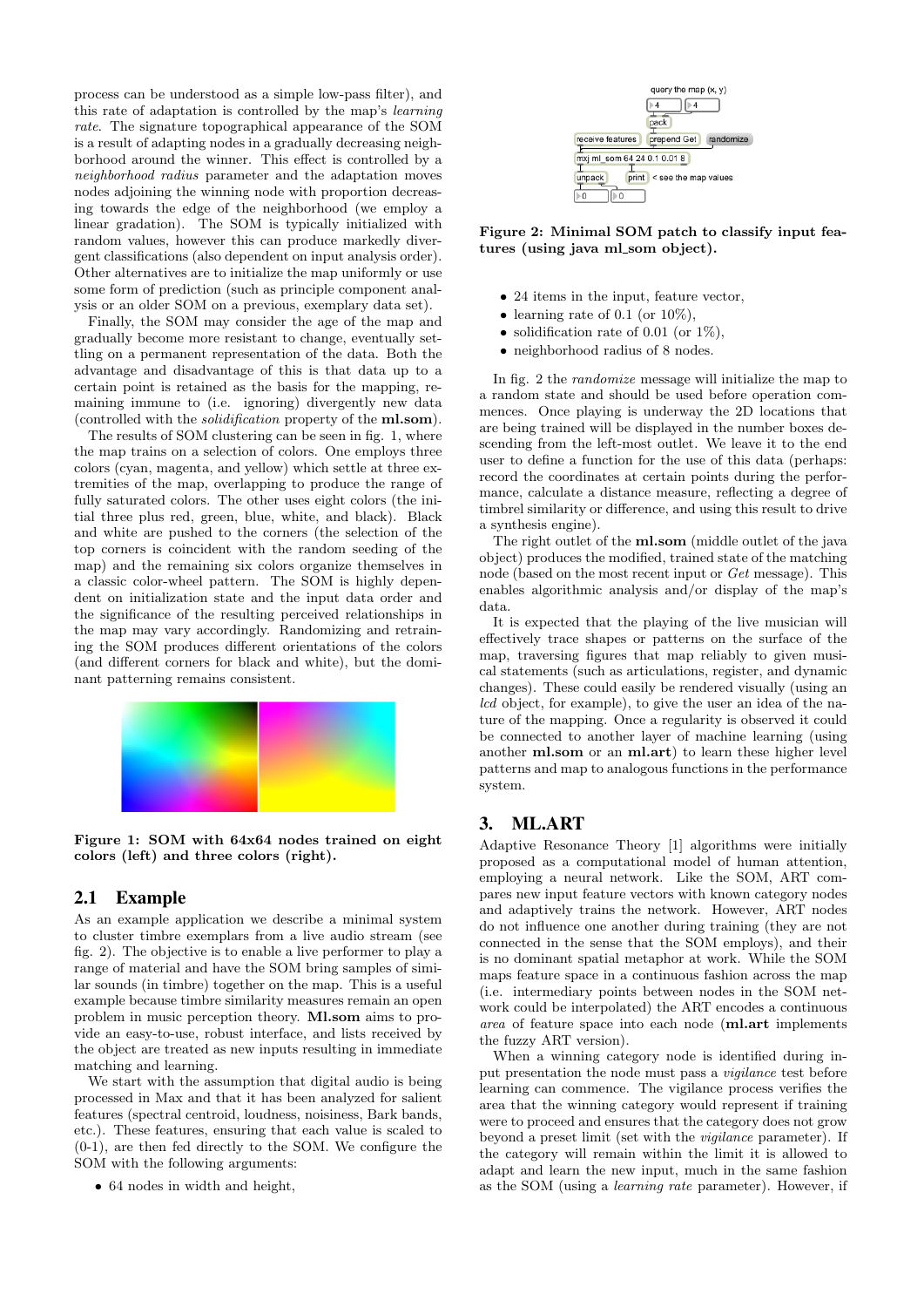the category would expand to encompass too much of the feature space then the node is removed from consideration and the search for a winning node is performed again.

Thus the ART is ideal for locating categories within continuous data streams and the granularity of the analysis can be easily adjusted. As with the SOM the selection of features is important but in the ART the full dimensionality of the category relationships is preserved, allowing further analysis of the ART results at any point (see [11], for example).

The ART is computationally efficient and, because new nodes may be added as needed, capable of classifying extensive data sets with a wide range of specificities (limited only by hardware). It is arguably a suitable model of human long-term memory processes [5, 10] and thus is useful in computational models of perception. While the node index of the ART has only internal significance it is trivial to obtain the resonance (i.e. distance measure) of each category with each input. This resonance, or fit, can describe many useful aspects of the input, such as how clear the fit is (difference between the peak and the average resonance), how significant the input is (sum of all resonances), and how this fit compares to previous fits (indicating movement in classification space). This last measure can potentially give a strong sense of sectional movement in a piece, indicating transitional passages or sudden changes.

While the ART is not susceptible to initialization divergences (all untrained nodes are considered null), it is highly dependent on the input data order. The classifications, and especially the boundaries defined by the ART nodes, can be dramatically different if the inputs are presented in a different sequence. This can be both a strength, in the case of music analysis where the identity of a piece or improvisation demands a certain sequence, and a weakness, appearing to be inconsistent where supervised models are consistent.

Ml.art has one inlet and two outlets and accepts lists which are treated as input feature vectors. Here the input feature vector size does not need to be specified in advance as the nodes are only populated as data is received and the network will continue to grow as needed to encode all of the received data. By default the ART will always match the best sub-set category to the received input, although this behavior can be defeated by setting the choice parameter > 0, where higher values enforce more restrictive matches. All of the parameters can be set dynamically with appropriate messages and the ml.art can be cleared at any point. Upon successful learning of a new node ml.art outputs the winning category ID as well as the resonances of all the trained categories.

#### 3.1 Example

We now describe the construction of a small system to analyze, learn, and identify melodic pitch sequences (modeled on [5, 10], see fig. 3). Apart from ml.art, this will require a method for producing a sequence of pitch data. Once a pitch sequence is available it is reduced to pitch classes (taking pitch modulo % 12).

In order to perform pattern extraction and matching on this pitch sequence the ART needs a uniformly dimensioned representation that captures both the pitch classes and the ordering of the notes. This is accomplished using ml.spatial, described below. For now, we place an **ml.spatial** object at the bottom of the short processing chain (the resulting feature vector for a chromatically descending melody is displayed in the chart on the middle-right of fig. 3).

Now, we add an ml.art object with the parameters "0 0.5 0.85" (corresponding to choice, learn rate, and vigilance, respectively). These are set to encourage deep set-subset



Figure 3: Max 5 patch employing ml.art and ml.spatial to identify melodic patterns.

searching, a mid-rate learning speed, and fairly tight category generation, respectively. The ml.spatial connects directly to the ml.art.

Finally, the category index for any given input is displayed in the number box at the lower left. Playing into the system now causes the ART to extract and learn melodic patterns. For example, a musician could choose several short melodic fragments (5-7 notes in length) and make a note of the category index numbers produced for each. During an improvised performance the occurrence of these indices could then be used to trigger desired actions.

This event oriented interaction model can be further augmented to incorporate continuous variation by measuring the relative resonance of each target node for any given input. The right outlet of ml.art produces the resonance vector resulting from each input as it is presented to the ART (shown graphically in the lower-right chart in fig. 3). Unpacking this list and watching the value at the position correlating with the target indices will give a measure of how closely the current input matches, or resonates with, the trained pattern categories (in fig. 3, for example, the most recent input matches category 8, shown in the number box, resonates strongly with categories 1 and 2, but much less so with categories 4, 5, 7, and 9). Thus a desired melody or pitch sequence, once learned by the ART, can be used as a reference during a performance continually answering "how close is the current material to what I have already learned?"

# 4. ML.SPATIAL

As has been mentioned, the identification, selection and encoding of features is a key component of ML techniques. Many desirable traits can simply be scaled to an appropriate range and fed directly into one of the models describes above, however this is not always the case. For example, simply treating pitch as a continuous frequency value misses the functional relationships inherent in tonal musics. The technique of spatial encoding provides a ready solution, allowing the ML model to learn the relationships between elements in a time ordered sequence.

Spatial encoding arose in natural language analysis where letters of words are encoded into vectors and used as patterns for classification [2]. The same principle can be applied to music, using any tokens from a set (such as scale degrees or pitch classes) [5]. The encoding is accomplished using a single layer neural net model with an attenuation feed-back component. Each token in the given data set is assigned to a node in the network (i.e. twelve nodes would be used to encode pitch classes). When a token is presented to the network the associated node is fully energized (value set to 1) and a suppressant is applied to all of the other nodes, modeling the attention of the network focusing on the newest input (see fig. 4). This is typically accomplished